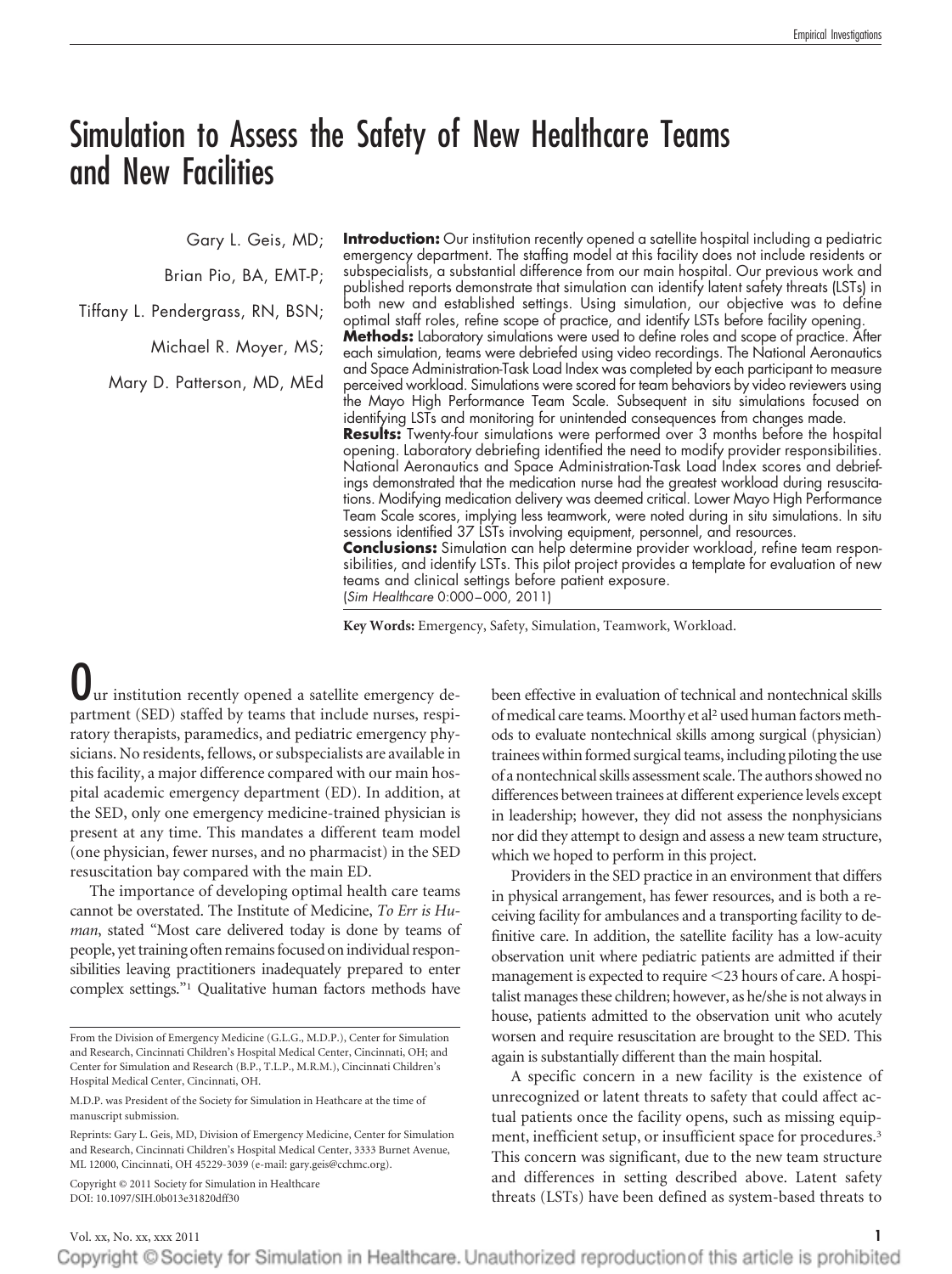|                                         | <b>Medical Scenario</b>                       | <b>Trauma Scenario</b>                           |
|-----------------------------------------|-----------------------------------------------|--------------------------------------------------|
| Phase 1: part 1 (simulation laboratory) | Smoke inhalation*                             | Blunt—femur fracture*                            |
|                                         | Septic shock*                                 | Blunt—hemorrhagic shock and difficult IV access* |
| Phase 1: part 2 (simulation laboratory) | Severe asthma*                                | Drowning*                                        |
|                                         | Adult myocardial infarction <sup>†</sup>      | Blunt—isolated severe head injury†               |
| Phase 2: part $1$ (in situ)             | Anaphylaxis*                                  | Blunt-seat belt triad*                           |
|                                         | Hypertensive encephalopathy*                  | Blunt—infant isolated ankle fracture†            |
|                                         | Meningococcal septic shock*                   | Blunt—child multisystem injury†                  |
|                                         | Postoperative T&A hemorrhage†                 |                                                  |
|                                         | Infant cyanotic congenital heart disease†     |                                                  |
| Phase 2: part 2 (in situ)               | Adult ventricular fibrillation arrest*        | Blunt—head injury (abuse) $*$                    |
|                                         | Code in observation unit (narcotic toxicity)* | Blunt—infant near drowning†                      |
|                                         | Altered mental status (DKA)*                  |                                                  |
|                                         | Infant arrest $(SIDS)^*$                      |                                                  |
|                                         | Ingestion causing hypoglycemia*               |                                                  |
|                                         | Severe asthma <sup>+</sup>                    |                                                  |

\*Run as a single simulated scenario.

†Run as part of two scenarios simulated simultaneously.

T&A indicates tonsillectomy and adenoidectomy; DKA, diabetic ketoacidosis; SIDS, sudden infant death syndrome; IV, intravenous.

patient safety that can materialize at any time and are unrecognized by healthcare providers.4 "Aside from their use as a training tool, in situ simulation-based teaching sessions have the ability to identify potential systems issues and equipment problems that are likely to arise during a genuine emergency."5 One published report and an earlier simulation-based investigation within our main ED demonstrated that simulation can identify latent hazards in both new and established ED settings, respectively.<sup>3</sup> Blike et al<sup>6</sup> used simulation and video review to identify latent hazards associated with pediatric sedation. Villamaria et al<sup>7</sup> used simulation to orient code teams to a new facility and also identified potential safety concerns during debriefing sessions. A multidisciplinary group used simulation to identify hazards before implementation of an intraoperative radiation protocol.8

When new clinical systems, such as computer systems or resident duty hour regulations, are implemented, the potential for unintended consequences should be considered.9 In human factors and systems engineering, unintended consequences reflect the fact that system modifications, although intended to be beneficial, may also result in negative, unanticipated outcomes. For example, Han et al<sup>10</sup> demonstrated that implementation of a computerized physician order entry system in a pediatric intensive care unit resulted in an unexpected increase in mortality, mostly attributed to changed clinician workflow patterns, even when controlling for patient acuity.

In this pilot project, our objective was to define optimal health care team roles and responsibilities, identify LSTs within the new environment, and screen for unintended consequences of proposed solutions. Our hypotheses were as follows: (1) simulation-based evaluation can help define and optimize team composition, responsibilities, and scope of practice; and (2) in situ simulation can uncover latent threats to patient safety that may exist in the new clinical environment.

## **METHODS**

### **Study Design**

This study was a prospective pilot investigation using laboratory (phase 1) and in situ (phase 2) simulations totaling 24 critical patient scenarios (Table 1) conducted over four sessions before the new facility opening. Scenarios were based on predicted SED cases. As this ED is not a trauma center, a higher percentage of medical scenarios were developed. The scenarios used in the laboratory and in situ settings incorporated similar levels of medical complexity, including need for rapid assessment, performance of at least one procedure, and need to administer multiple medications. An example was a child who sustained blunt trauma; suffered pelvic fractures resulting in hemorrhagic shock; and required pelvis stabilization, intraosseous (IO) and/or central venous access (as we did not allow peripheral access to be successful), fluid resuscitation, and early transport to a trauma center. One-third of the scenarios were run as multiple-patient simulations, meaning one scenario was ongoing when a second patient presented to the resuscitation bay, requiring the team to divide itself and/or recruit more help.

The two 4-hour laboratory sessions (phase 1) were separated by 10 days, allowing SED leadership to make changes based on recommendations from the first session. The laboratory sessions used four simulated scenarios, each followed immediately by video-assisted debriefing. Two 8-hour in situ sessions (phase 2) were conducted on site 1 month later and were separated by 3 weeks, providing leadership time to react to the initial in situ session recommendations. The in situ sessions used eight simulated scenarios, each followed by video-assisted debriefing. The second round of simulations within each phase focused on evaluating the quality of initial solutions and identifying any unintended consequences that occurred as a result of applying the developed solutions.

### **Participants**

Participants were health care providers scheduled to work at the new hospital in the SED and observation unit. Providers from the observation unit were involved during the multiple-patient simulations in the resuscitation bay, during a code in the observation unit, and an adult ventricular fibrillation arrest scenario in the hallway.

As part of the facility's orientation process, simulation training was required for all staff. Participation occurred dur-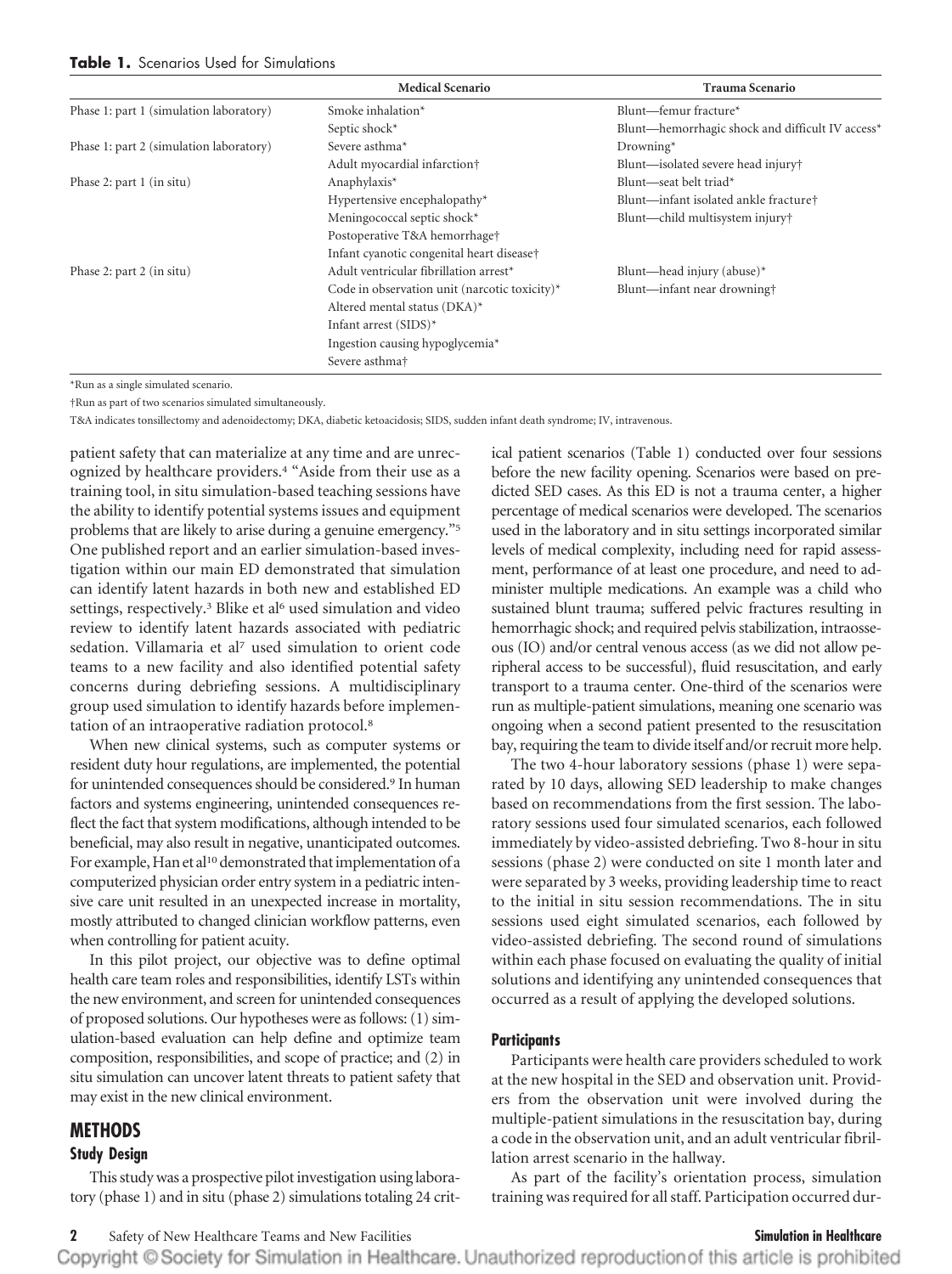ing scheduled work hours and before hospital opening. There was no patient involvement or risk. This protocol was approved by our Institutional Review Board with a waiver of informed consent. Participants were asked to sign video and confidentiality consents.

# **Phase 1—Simulation Laboratory**

Table 2 provides an organized summary of the study, which helps explain the methods with regard to elements investigated and tools used.

# **Procedure**

The goal of the laboratory sessions was to define strengths and weaknesses of individual roles within the health care team, to characterize provider responsibilities, and to define scope of practice of the health care providers. The laboratory was configured as an ED resuscitation bay. After each scenario, participants and ED leadership were debriefed by trained facilitators (G.L.G. and M.D.P.) using video recordings of the simulation. Debriefing was performed using a standardized format that reviewed the positives and negatives of performance (including errors in clinical proficiency), discussed teamwork concepts, and identified LSTs. A human factors expert was present during all simulations to evaluate, provide feedback, and help develop solutions. Debriefing feedback was entered into a password-protected database at the completion of each session.

# **Measurements**

The National Aeronautics and Space Administration-Task Load Index (NASA-TLX) was completed by partici-

**Table 2.** Organizational Summary of Study

| Element                        | Tools                     | <b>Findings</b>                                                                                                        | Recommendations<br>(Reports to SED Leadership)                                                 | Changes Made by Leadership                                                                                                     |
|--------------------------------|---------------------------|------------------------------------------------------------------------------------------------------------------------|------------------------------------------------------------------------------------------------|--------------------------------------------------------------------------------------------------------------------------------|
| Provider/Team<br>Issues        |                           |                                                                                                                        |                                                                                                |                                                                                                                                |
| Provider roles<br>and scope of | Debriefings,<br>NASA-TLX, | Physician team leader task<br>fixation with assessment and                                                             | RNs to perform primary assessment<br>and place IO needle                                       | Current practice                                                                                                               |
| practice<br>survey             |                           | procedures                                                                                                             | RTs to intubate nondifficult airways                                                           | Not accepted—physicians are only<br>intubators                                                                                 |
|                                |                           |                                                                                                                        | Physicians to act as team leader and<br>follow CRM principles                                  | Current practice                                                                                                               |
|                                |                           | Trend toward higher workload in<br>medication RNs; debriefing<br>and survey feedback<br>collaborated findings          | Inclusion of pharmacy or second<br>nurse to perform IDCs                                       | Now have second RN at medication<br>station                                                                                    |
|                                |                           | Lack of subspecialty care except<br>anesthesia and surgery during<br>weekdays                                          | Development of early transport<br>protocols                                                    | Transport team unit based at satellite<br>hospital; back-up system developed<br>allowing use of private EMS units if<br>needed |
| Clinical                       | Debriefings               | 46 identified—examples                                                                                                 |                                                                                                |                                                                                                                                |
| proficiencies                  |                           | Failure to perform IDCs                                                                                                | Inclusion of pharmacy or second<br>nurse to perform IDCs                                       | Now have second RN at medication<br>station                                                                                    |
|                                |                           | Failure to perform CPR correctly                                                                                       | Recommended that it become core<br>competency                                                  | Ongoing education curriculum for<br>providers still in planning stages                                                         |
|                                |                           | Failure to address apnea/perform<br><b>BVM</b> ventilation                                                             | Recommended that it become core<br>competency                                                  | Ongoing education curriculum for<br>providers still in planning stages                                                         |
| Teamwork<br>behaviors          | <b>MHPTS</b>              | No improvement from first to<br>fourth session                                                                         | Continue teamwork training after<br>hospital opening                                           | New hires go through 4 hour safety<br>course at the simulation center                                                          |
|                                |                           | Lower within in situ setting                                                                                           | Continue in situ training                                                                      | Currently run two in situ simulations<br>per month                                                                             |
| <b>Facility Issues</b>         |                           |                                                                                                                        |                                                                                                |                                                                                                                                |
| Latent safety                  | Debriefings,              | 37 identified-examples                                                                                                 |                                                                                                |                                                                                                                                |
| threats                        | survey                    | Lack of defibrillators                                                                                                 | Obtain defibrillators                                                                          | Had been purchased—were located<br>and installed                                                                               |
|                                |                           | Inadequate oxygen flow on tower                                                                                        | Need second independent oxygen<br>line                                                         | New oxygen setup installed; portable<br>tanks available                                                                        |
|                                |                           | Shared medication station in<br>multiple patient care                                                                  | Need separate stations to prevent<br>medication errors                                         | Portable medication cart developed<br>that acts as second station                                                              |
| Unintended<br>consequences     | Debriefings               | Altered room setup affected<br>access by support services<br>(radiology, transport, and<br>EMS)                        | One bed set-up recommended, with<br>infant warmer in corner and<br>second large bed in hallway | Current practice                                                                                                               |
|                                |                           | Altered room setup affected<br>access to second oxygen port<br>on tower                                                | Need second independent oxygen<br>line                                                         | New oxygen setup installed; portable<br>tanks available                                                                        |
|                                |                           | Registration personnel<br>overloaded as runner causing<br>delays in delivery of blood and<br>medications from pharmacy | Expand role of pharmacy within<br>resuscitations                                               | No specific intervention done                                                                                                  |

RN indicates nurse; EMS, emergency medical services; CPR, cardiopulmonary resuscitation; BVM, bag-valve-mask ventilation; CRM, crew resource management; IDC, independent double check of high-risk medication.

Vol. xx, No. xx, xxx 2011 © 2011 Society for Simulation in Healthcare **3** Copyright © Society for Simulation in Healthcare. Unauthorized reproduction of this article is prohibited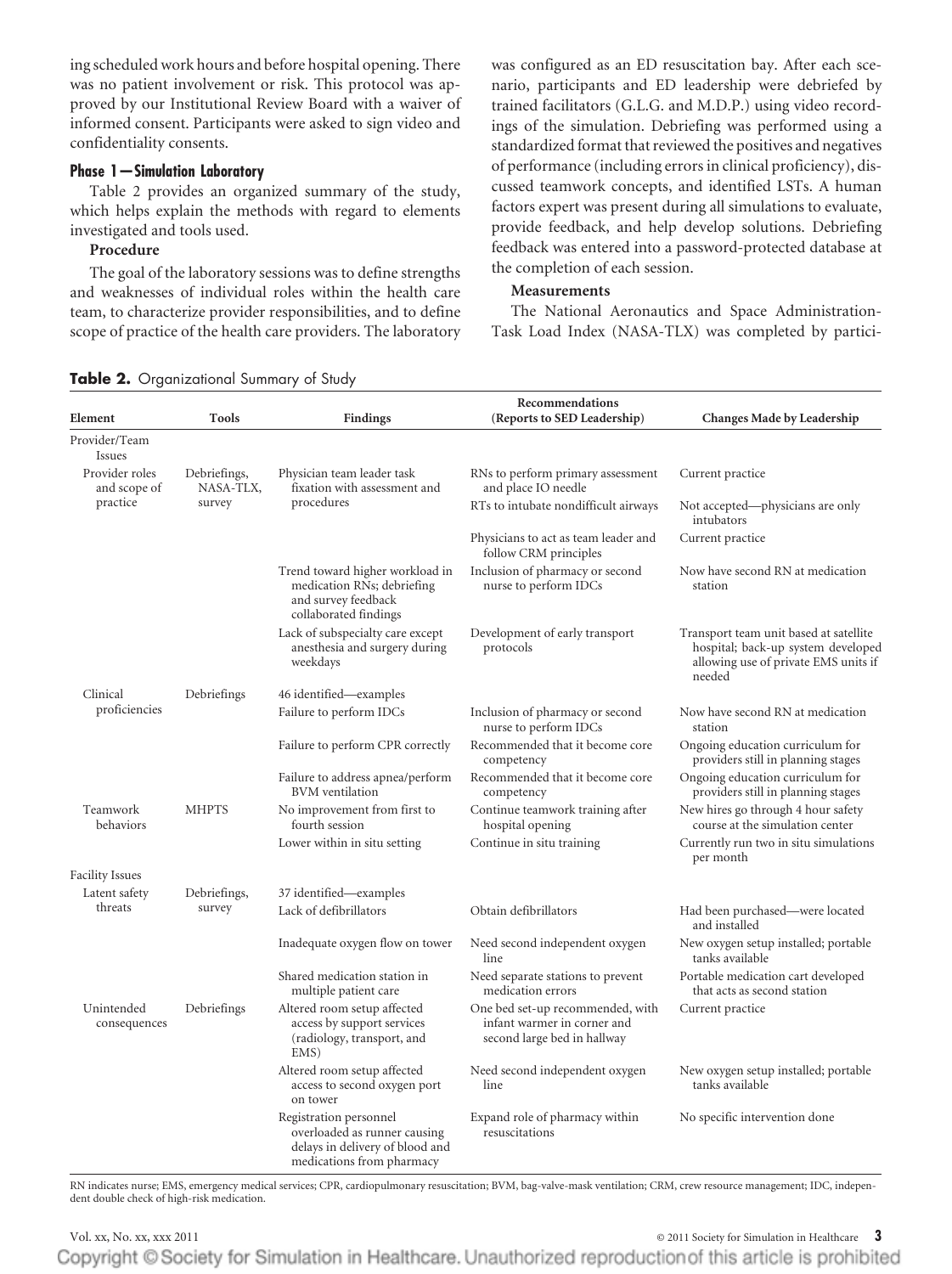pants to assess perceived workload after each simulation and before debriefing. The NASA-TLX assesses workload on six separate domains: mental demand, physical demand, temporal demand, performance, effort, and frustration.11 The first three domains relate to the demands imposed on the participant, whereas the other domains focus on the interaction of the subject with the task.12 Increments of high, medium, and low estimates for each point result in 21 gradations on the scales, allowing each domain to be ranked from 0 (very low) to 100 (very high). NASA-TLX scores in the 30s and below are considered low workload. Moderate workload ranges between  $\sim$ 40 and 60. Scores  $\geq$ 60 signify high workload. The NASA-TLX is regarded as a strong tool for reporting perceptions of workload and has been used to evaluate workload within anesthetists and cardiovascular critical nurses.13–15

A video of each simulation was scored for team behaviors by two (of four) trained reviewers, blinded to each other's results, using the Mayo High Performance Team Scale (MHPTS), which was derived within simulation-based training.16 A three-step process trained each reviewer: detailed review of the original publication, didactic session reviewing each scored behavior, and group video review and discussion of scoring. The MHPTS consists of 16 items that focus on crew resource management (CRM) training, with each item eligible for a 0, 1, or 2 point assignment, resulting in a range of possible scores from 0 to 32.16 Within this scale, some items are more commonplace, or easier to obtain, than others. The more difficult behaviors require a team member to recognize disagreements, conflicts, or potential errors and act on them. The more difficult behaviors will be seen less frequently and thus indicate a higher level of teamwork.16 Higher scores generally indicate better adherence to CRM principles and better team performance.

# **Phase 2—In Situ**

### **Procedure**

In situ simulations were performed in the actual care environment using the personnel, equipment, medications, and resources intended for clinical care. The majority were conducted in the resuscitation bay of the SED. After each simulation, debriefing and documentation of data were performed as described in phase 1. The goal of the in situ phase was the identification of LSTs as well as to screen for any unintended consequences that occurred based on changes implemented after phase 1.

### **Measurements**

The NASA-TLX was completed by participants, and videotapes of the simulations were scored for team behaviors using the MHPTS, as described in phase 1. Coding of data was used to classify LSTs and unintended consequences identified during debriefing sessions.

Follow-up email surveys were sent to each provider 1 week after completion of training. Participants rated the value of simulation training, realism of simulations, effect on confidence, impact on readiness, and overall experience using a 5-point Likert scale. Open-ended questions were used to allow participants to give general feedback, identify LSTs not discussed during debriefing sessions, inquire about benefit of future simulations, and provide suggestions for improvement. Survey answers were recorded electronically by the survey instrument and added to the protected database.

### **Statistical Analysis**

Qualitative debriefing feedback was pulled from the database by category, discussed in detail by study personnel, and used to structure the formal reports given to ED leadership after each session. Recommendations on team composition, roles and responsibilities, and scope of practice were determined by a combination of the debriefing feedback and NASA-TLX workload scores.

Descriptive statistics were computed for the NASA-TLX and MHPTS. Raw NASA-TLX scores were used, as high correlations have been shown between weighted and raw (unweighted) scores.17,18 We compared the subjective workload between teams and among team roles using the NASA-TLX questionnaire. Means were calculated and compared using an analysis of variance. Means served as the dependent variables while independent variables were the team roles themselves. Correlations were calculated between NASA-TLX means of associated team member (roles) and qualitative feedback from simulations.

The team was the unit of analysis for the MHPTS. To test for significant changes in teamwork behaviors over the course of the four sessions, the mean MHPTS score for each session was used to represent an overall team score, and scores were compared between sessions using a Student *t* test. Independent reviewer MHPTS scores were analyzed with a Pearson correlation test to assess for correlation, including using a *t* test to assess whether the mean score difference equaled 0 (mean = 2.0,  $SE = 1.76$ ,  $P = 0.29$ ), and *z*-test was used for testing the slope of the line being 1.

# **RESULTS**

Eighty-one health care providers participated in the study. Nurses, paramedics, and physicians made up the majority; however, all disciplines participated (Fig. 1). The leadership



**Figure 1.** Participant by role. RN, nurse; RT, respiratory therapist; MD, physician; PCA, patient care assistant; Medic, paramedic; CLS, child life specialist; Trans, transport team; Rx, pharmacist; Regist, registration.

### **4** Safety of New Healthcare Teams and New Facilities **Simulation in Healthcare**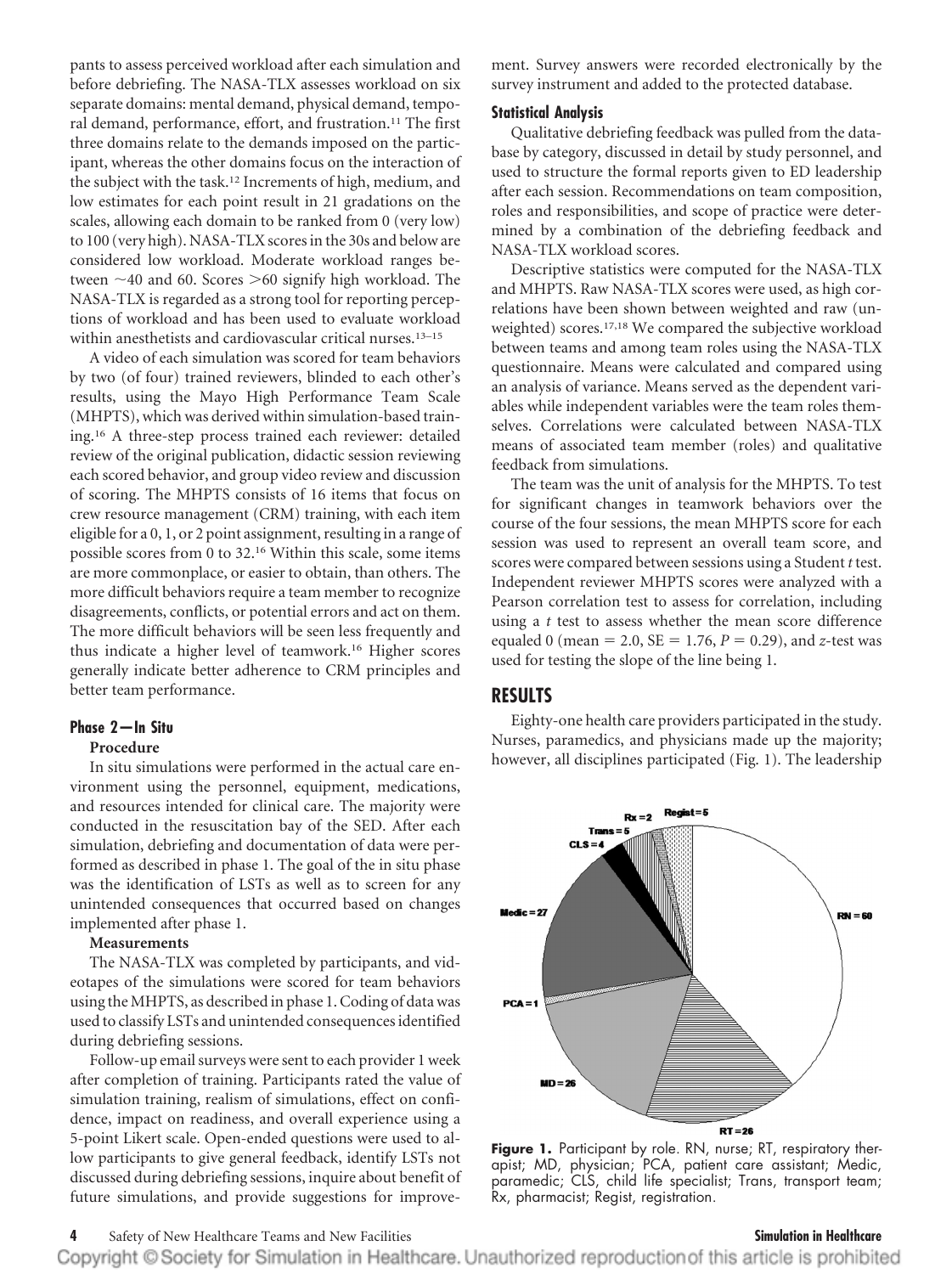**Table 3.** NASA-TLX Workload in Simulation Laboratory and In Situ Environments

| Domain                | Mental       | Physical    | <b>Temporal</b> | Performance | Effort       | Frustration | Average |
|-----------------------|--------------|-------------|-----------------|-------------|--------------|-------------|---------|
| Simulation laboratory | $67(10-95)$  | $42(5-90)$  | $55(15-90)$     | $55(15-90)$ | $61(20-90)$  | $55(5-95)$  | 56      |
| In situ               | $67(20-100)$ | $36(5-100)$ | $63(10-100)$    | $49(10-85)$ | $61(10-100)$ | $56(5-100)$ | 55      |

Workload results are displayed as means with ranges within parenthesis. NASA-TLX score available range from 0 to 100. Scores in the 30s and below are considered low work load. Moderate work load ranges between ~40 and 60. Scores >60 signify high to very high work load.

group from the SED, including the physician clinical director, nursing director, and registration manager, were also present during the simulations and debriefing sessions. Leadership were the only staff present during multiple sessions, and the physician director was the only subject to participate in multiple training sessions.

Simulation laboratory debriefing identified needs to reexamine the scope of practice around initial patient assessment, IO placement, and endotracheal tube placement (Table 2). Earlier in the study, the lone physician repetitively tried to assess the patient, team lead, and perform procedures. In debriefing sessions and reports to leadership, physicians were encouraged to follow CRM principles allowing them to team lead rather than becoming fixated on procedures. It was recommended that the single physician should position him/ herself at the foot of the patient's stretcher, allow nursing and respiratory therapy to perform the primary survey, and maintain situational awareness. To prevent task fixation resulting from physicians performing multiple procedures, we recommended that paramedics and/or nurses place IO needles and respiratory therapists perform endotracheal intubations that the team classified as uncomplicated airways. The development of early transport protocols was deemed vital, as no subspecialists are available to deliver definitive care.

NASA-TLX means for simulation laboratory and in situ environments showed mental and effort workloads in the high range but with no statistical differences between settings (Table 3). When simultaneous patient encounters occurred, mean workloads increased in the majority of domains, often into the high range (Table 4). Domain mean scores by role are illustrated in Figure 2. The overall mean for the medication nurse was 69 (SD 17.1), compared with the remaining team role means, which ranged from 45.2 to 57.7 ( $P = 0.088$ ) (Fig. 3). During debriefings, medication nurses qualitatively described frustrations with the number of medications ordered and the time pressures within their role, which correlated with the NASA-TLX results. Participants voiced the need to develop a system around delivery of medications, with the inclusion of pharmacy to ensure independent double checks (IDCs) of critical medications.

MHPTS raw scores are displayed in Figure 4, plotted as distribution of scores with ranges of four points. The assessment of reliability showed a Pearson correlation of 0.59, indicating moderate correlation between reviewers. MHPTS means were calculated for each phase of training. Simulation laboratory teamwork scores showed a mean of 18.1 for the first session and 18.9 for the second session ( $P = 0.68$ ). In situ teamwork scores showed a mean of 12.3 for the first session and 15 for the second session ( $P = 0.25$ ). Overall laboratory mean was 18.5 (SD 2.31) compared with overall in situ mean of 13.7 (SD 4.40), indicating worse teamwork during in situ simulation ( $P = 0.008$ ). In addition, MHPTS means were calculated based on whether a single or simultaneous multiple simulations occurred. When two simultaneous scenarios were conducted and the formed team needed to redefine their roles and responsibilities dynamically, the teamwork score mean was 13.8 compared with single simulation mean of 15.8 ( $P = 0.37$ ).

In situ debriefing sessions identified 37 LSTs, with the majority involving equipment or resources (Table 5). The most significant threats present after both in situ sessions were lack of defibrillators, inadequate oxygen flow to support bag-mask ventilation for a concurrent second patient resuscitation, and persistent use of one medication station when presented with two critical patients. These were addressed by leadership (Table 2); however, 5 (14%) of the 37 were unable to be completed before facility opening. After the initial in situ session, the resuscitation room setup and responsibilities for supplies were altered. These modifications, although intended to assist the team with patient care, resulted in negative and unintended consequences, including ease of room access, oxygen accessibility, and delivery of vital products (Table 2).

Forty-six errors in clinical proficiency were identified during the four sessions (Table 6). The two categories with the highest number of errors were knowledge gaps—procedure performed incorrectly, and systems/resources overwhelmed—necessary action omitted. More clinical errors were identified during in situ simulation than were identified in the laboratory. Of interest, certain errors occurred during multiple scenarios in

|  |  |  |  |  |  |  | Table 4. NASA-TLX Workload in Single Patient and Multiple Patient Simulations |
|--|--|--|--|--|--|--|-------------------------------------------------------------------------------|
|--|--|--|--|--|--|--|-------------------------------------------------------------------------------|

| Domain                | Mental       | Physical     | Temporal     | Performance | <b>Effort</b> | Frustration  | Average |
|-----------------------|--------------|--------------|--------------|-------------|---------------|--------------|---------|
| Simulation laboratory |              |              |              |             |               |              |         |
| Single                | $65(10-90)$  | $40(5-80)$   | $53(15-90)$  | $57(15-85)$ | $58(20-90)$   | $51(5-90)$   | 54      |
| Multiple              | $72(50-90)$  | $47(5-90)$   | $61(50-90)$  | $47(15-90)$ | $71(50-85)$   | $64(25-95)$  | 60      |
| In situ environment   |              |              |              |             |               |              |         |
| Single                | $62(25-85)$  | $33(5-60)$   | $53(10-95)$  | $48(15-85)$ | $51(10-85)$   | $43(10-100)$ | 48      |
| Multiple              | $75(20-100)$ | $43(10-100)$ | $67(20-100)$ | $51(25-85)$ | $68(20-100)$  | $62(5-100)$  | 61      |

Workload results are displayed as means with ranges within parenthesis. NASA-TLX score available range from 0 to 100. Scores in the 30s and below are considered low work load. Moderate work load ranges between ~40 and 60. Scores >60 signify high to very high work load.

### Vol. xx, No. xx, xxx 2011 © 2011 Society for Simulation in Healthcare **5**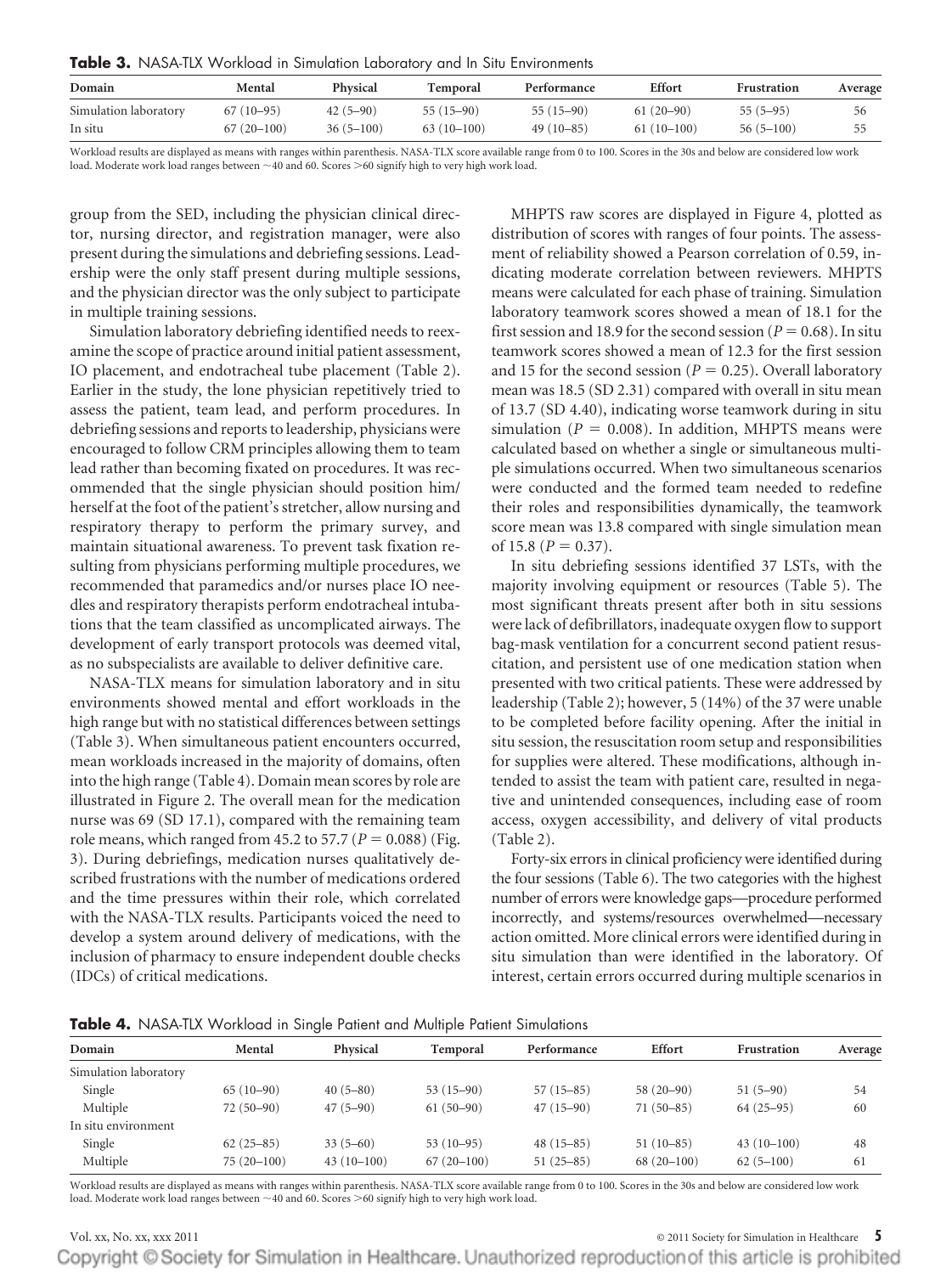

**Figure 2.** NASA-TLX domain mean scores by role. y-axis: mean NASA-TLX score. (Available range 0 –100. Scores in the 30s and below are considered low. Moderate workload ranges between 40 and 60. Scores  $>$ 60 signify high to very high workload.) x-axis: provider role (RN, nurse; TL, team leader; Med, medication; RT, respiratory therapist; Medic, paramedic; MD, physician).

the same session despite discussion of the particular error during the debriefings between each scenario. In particular, failure to attempt or perform IDCs of critical medications, failure to perform cardiopulmonary resuscitation correctly, and failure to address apnea or perform bag-valve-mask ventilation occurred repetitively (Table 2).

Only 14 (17%) of the participants responded to the survey (despite the anonymity of the instrument), limiting our ability to draw conclusions due to response bias. On the open-ended questions, nurses repeatedly commented on the difficulties faced by medication nurse. Specific comments included "We have repeatedly expressed our concerns of only have one person doing medications," "Need for individual medication nurse and cart for each patient," and "As a medication nurse, I think it is a safety issue not having a double check, drawing up meds by yourself and calling pharmacy on the phone … too much for one person to do … too much room for error."

# **DISCUSSION**



Although it may seem intuitive that certain roles on resuscitation teams are more heavily tasked, the combination of

**Figure 3.** NASA-TLX overall mean scores by role. y-axis: mean NASA-TLX score. (Available range 0 –100. Scores in the 30s and below are considered low. Moderate workload ranges between 40 and 60. Scores above 60 signify high to very high workload.) x-axis: provider role (RN, nurse; TL, team leader; Med, medication; RT, respiratory therapist; Medic, paramedic; MD, physician).

video-assisted debriefing and the NASA-TLX scales provided clear evidence of the need to reconfigure specific responsibilities. The majority of simulation laboratory findings and recommendations surrounded scope of practice. Availability of only one physician for resuscitations was novel for the majority of providers, and CRM fundamentals were compromised when the physician became task fixated performing procedures. CRM training develops situation awareness, communication skills, anticipation of error chains, and error containment and management strategies.19,20 Realigning procedure responsibilities to nonphysicians made the most sense to address these issues in this setting. In situ simulation allowed testing of this realignment in the actual care environment and provided deliberate practice of communication between providers in assignment of "new" tasks.

The other major finding regarding team composition was the persistent high scores medication nurses reported on the NASA-TLX instrument and their inability to perform IDCs on high-risk medications, especially when two patients presented simultaneously. The identification of LSTs around the use of one medication bench and anonymous comments from providers in the follow-up survey supported this finding. Ensuring resources to have two providers double check high-risk medications was one of our recommendations and is supported by the Joint Commission. Research shows that people find about 95% of all mistakes when checking the work of others.21

The MHPTS was designed to be brief and easy to understand, allowing it to be used by naive participants (trainees) to rate key behaviors of high-performance teams.16 Although not exhaustive in describing all possible behaviors, the MHPTS items provide a representative sample of the range of key teamwork behaviors. The scenarios used in the simulation laboratory and in situ settings incorporated similar levels of medical complexity and demanded communication among multiple providers. Despite similar scenarios, there was no improvement in teamwork over the course of the training. Conversely, teamwork was worse in the in situ setting. This is the first investigation to compare teamwork between these settings with the MHPTS. One possible reason for deviance from CRM principles in the in situ environment

# **6** Safety of New Healthcare Teams and New Facilities **Simulation in Healthcare**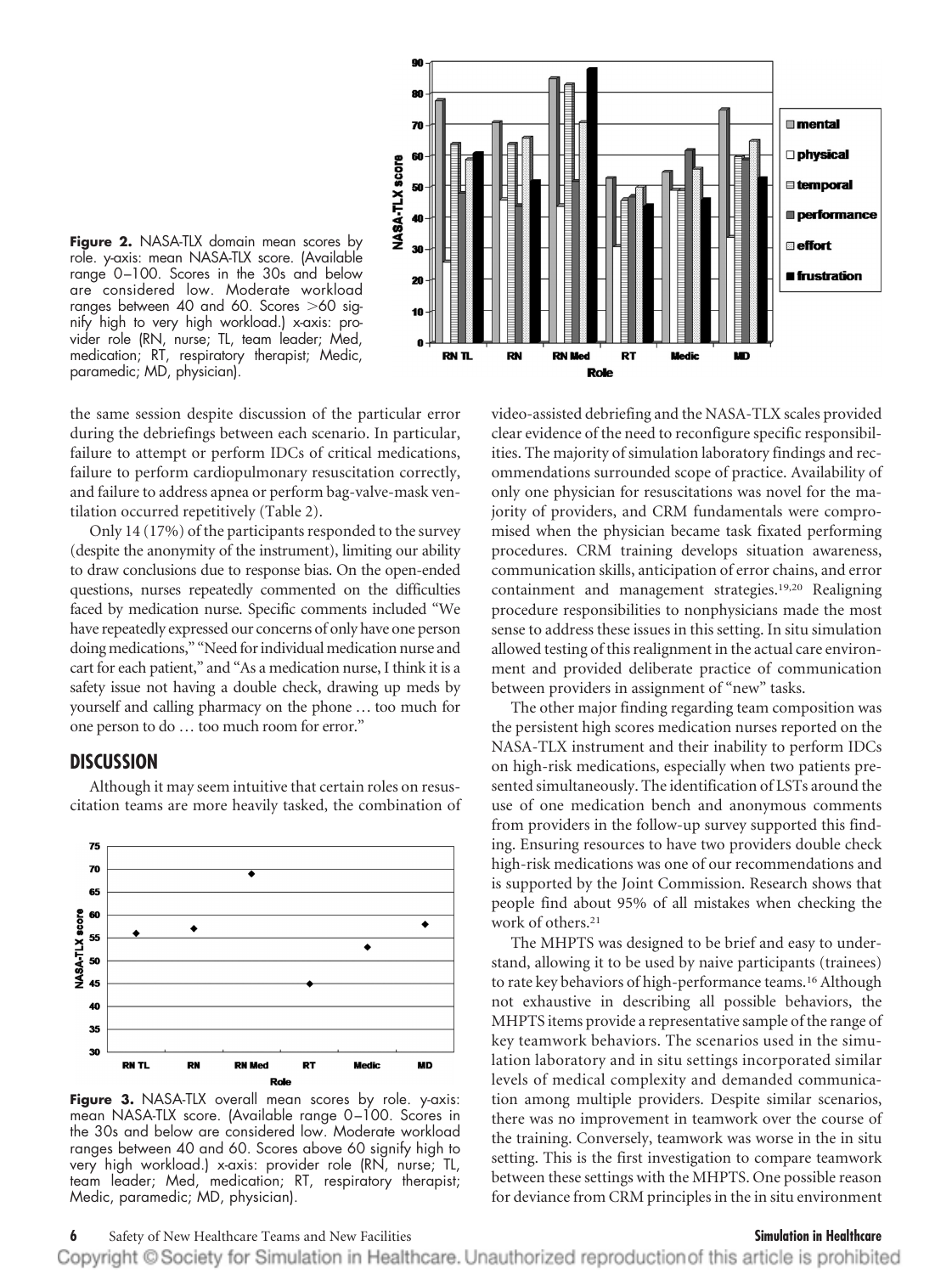

**Figure 4.** Distribution of MHPTS scores. y-axis: frequency of score within grouping. x-axis: score groupings.

is increased provider anxiety or greater "suspension of disbelief." Missing equipment, unintended in scenario development, may have added stress and contributed to lower levels of teamwork. Finally, evolution of roles and responsibilities as a result of previous session feedback may have affected teamwork as providers were adjusting to new expectations.

In our study, trained reviewers, not participants, rated team behaviors after videotape review of the simulations. We are the first to report application of the MHPTS by trained reviewers and to show correlation, although moderate, be-

tween such reviewers. One limitation of our study is that we did not have study subjects who applied the MHPTS. We acknowledge that this would have strengthened our study and that future investigations should attempt to apply the MHPTS by both subjects and reviewers. Malec et al<sup>16</sup> also noted that ratings from multiple perspectives may be optimal. Those authors felt that use of naive raters was a potential limitation of their study and suggested that "reliability and validity would be expected to improve on any measure by using well-trained, expert raters."

|  | <b>Table 5.</b> Latent Safety Threats Identified During In Situ Simulations |  |  |  |  |  |  |
|--|-----------------------------------------------------------------------------|--|--|--|--|--|--|
|--|-----------------------------------------------------------------------------|--|--|--|--|--|--|

|                         | First In Situ Session ( $n = 16$ ) Phase 2, Part 1                                                                                                                                                                                                                                                                                                                                                                                                               | Second In Situ Session ( $n = 21$ ) Phase 2, Part 2                                                                                                                                                                                                                                                                                                                                                                                                                                                                                                                                                                                                                                                                                                                        |
|-------------------------|------------------------------------------------------------------------------------------------------------------------------------------------------------------------------------------------------------------------------------------------------------------------------------------------------------------------------------------------------------------------------------------------------------------------------------------------------------------|----------------------------------------------------------------------------------------------------------------------------------------------------------------------------------------------------------------------------------------------------------------------------------------------------------------------------------------------------------------------------------------------------------------------------------------------------------------------------------------------------------------------------------------------------------------------------------------------------------------------------------------------------------------------------------------------------------------------------------------------------------------------------|
| Equipment $(n = 21)$    | Airway equipment not assessable<br>Needle cricothyrotomy kit not available<br><b>ENT</b> tray not available<br>Second O <sub>2</sub> source not available on tower<br>Medication pyxis remote from resuscitation team<br>Bedside nurse could not see the monitor<br>CPR boards not appropriate for infants due to neck<br>hyperextension<br>No infant radiant warmer available<br>No backboards available for use on transport flights<br>(requested by aircare) | AEDs not available in public spaces<br>Defibrillators not available in ED or observation unit<br>Oxygen flow in tower inadequate to resuscitate more than one patient<br>T-piece connector for IO not available<br>Placement of airway cart hampered access to equipment<br>No wall clocks in resuscitation bay<br>No ETco, cables available<br>No lead aprons available<br>No self-inflating bags in patient rooms<br>No "Christmas trees" O <sub>2</sub> universal collectors available in observation unit<br>rooms<br>No PPE equipment at entrance to resuscitation bay<br>ED transport gurney used for hospital codes insufficiently stocked with<br>resuscitation equipment (backboard, AED, self-inflating bag, oxygen<br>tank, portable suction, portable monitor) |
| Resources ( $n = 11$ )  | Electronic registration delay due to layout and size<br>of room<br>Soundproofing of room needed to decrease noise<br>No provision for family presence<br>Victim of violence protocol not developed<br>Room layout prevented access by EMS and<br>transport team                                                                                                                                                                                                  | Inconsistent coverage by social work, child life, and chaplain services<br>No PALS or ACLS reference algorithms available in resuscitation bay<br>No provision for family presence*<br>New room layout prevented access by EMS and transport team, but also<br>$radiology*$<br>Observation unit beds do not fit through resuscitation bay door<br>Insufficient RT staffing to support simultaneous ED resuscitation and<br>house code                                                                                                                                                                                                                                                                                                                                      |
| Medications ( $n = 3$ ) | Medications not available<br>Single medication station, thus error risk if multiple<br>patients in bay                                                                                                                                                                                                                                                                                                                                                           | Single medication station, thus error risk if multiple patients in bay*                                                                                                                                                                                                                                                                                                                                                                                                                                                                                                                                                                                                                                                                                                    |
| Personnel ( $n = 2$ )   |                                                                                                                                                                                                                                                                                                                                                                                                                                                                  | Insufficient nursing staff to draw up medications in multiple patient<br>resuscitation<br>Insufficient "runners" to obtain medications and blood from other<br>areas                                                                                                                                                                                                                                                                                                                                                                                                                                                                                                                                                                                                       |

Bolded items were not completely addressed before opening of facility.

\*Latent threat identified during initial in situ session, yet still present during second in situ session.

AED indicates academic emergency department; ED, emergency department; ENT, ear, nose and throat; CPR, cadiopulmonary resuscitation; PALS, pediatric advanced life support; ACLS, advanced cardiopulmonary life support; PPE, personal protective equipment; EMS, emergency medical services; RT, respiratory therapist.

# Vol. xx, No. xx, xxx 2011 © 2011 Society for Simulation in Healthcare **7** Copyright © Society for Simulation in Healthcare. Unauthorized reproduction of this article is prohibited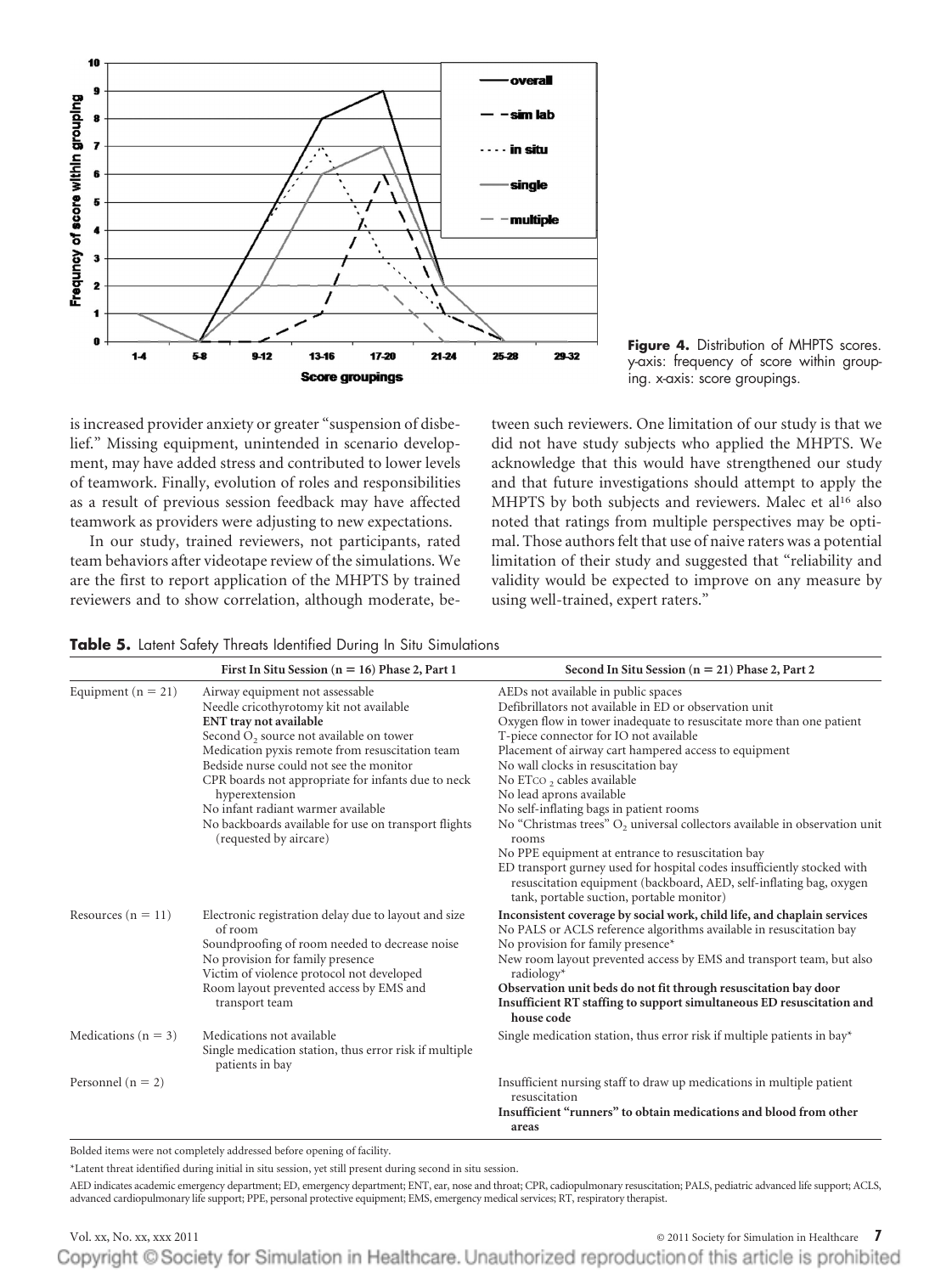| <b>Error</b> Type                                            | Session 1<br>(Simulation Laboratory) | Session 2<br>(Simulation Laboratory) | Session 3<br>$(In$ Situ) | Session 4<br>$(In$ Situ) | Total |
|--------------------------------------------------------------|--------------------------------------|--------------------------------------|--------------------------|--------------------------|-------|
| Knowledge gap—inappropriate action                           |                                      |                                      |                          |                          |       |
| Knowledge gap-omission of necessary action                   |                                      |                                      |                          |                          | 10    |
| System/resources overwhelmed-omission of<br>necessary action |                                      |                                      |                          |                          |       |
| Knowledge gap—cognitive deficit                              |                                      |                                      |                          |                          |       |
| Knowledge gap-procedure performed incorrectly                |                                      |                                      |                          | 10                       |       |
| Total errors per session                                     |                                      |                                      |                          |                          | 46    |

### **Table 6.** Clinical Proficiency Errors by Type

The identification of LSTs before the use of this space by patients is an important benefit. Detection allowed for correction before reaching and negatively impacting patients. SED leadership was able to correct 86% of identified threats before facility opening. Although it was believed that defibrillators had been ordered and delivered to the new facility, defibrillators could not be located within the new building. The lack of this essential piece of resuscitation equipment put anyone visiting or seeking care at the facility at risk. The missing defibrillators were particularly concerning because the building opening was planned for  $\leq$  10 days after completion of training. Once it was identified that the defibrillators had not been delivered to the patient care areas, they were located and placed for use throughout the hospital.

It was not until the resuscitation room was used for two simultaneous simulation patients that inadequate oxygen flow was discovered. The room was designed with one tower containing suction, medical gases, and electrical outlets. The tower was designed to serve multiple patients, with all of the needed equipment on each side. However, the oxygen flow was not adequate to support bag-mask ventilation of more than one patient at a time. To address the limited oxygen flow, remodeling was performed to establish independent oxygen flow for each patient's bed space.

The presence of one medication cart for multiple patients was particularly concerning because debriefing and NASA-TLX scores demonstrated that the medication nurse trended toward the greatest workload during resuscitations. Preparing medications for two patients in one small space and from the same cart puts patients at risk of receiving the wrong medication and/or wrong dose. As pediatric medication dosing is weight-based, the potential dosing error can be significant if both an infant and adolescent patient receive care simultaneously. In response to this LST, portable medication carts were developed, which could be taken directly to the patient's bed space. Preparing medications closer to the team allows the medication nurse to be a part of the resuscitation, better anticipate needs, and eliminate potential for the patient receiving medications intended for another patient.

Although clinical proficiency was not the primary focus of this project, a relatively large number of errors were identified. It is interesting to note the large number of recurrent errors despite feedback that addressed these issues. Remarkably, performance of cardiopulmonary resuscitation and adequate bag-valve-mask ventilation accounted for the largest single types of error. Healthcare providers are often assumed to be competent in these basic skills, and in the chaos of an

actual clinical crisis, deficiencies in the performance of these skills may not be noted.

Failure to perform IDCs of critical medications was the other large category of clinical errors. This failure occurred despite multiple reminders of the importance and need for IDCs, particularly in a stressful resuscitation. When the nurses were questioned about the omission of this action, it was repeatedly stated that there was no one available who could assist with the IDC. This demonstrates that despite the recognized need for the IDC and the ongoing reminders during debriefing of the expectation to perform IDCs, the lack of resources made it unlikely that this would occur without changes in the system. A number of approaches were subsequently trialed, including using the pharmacist and adding a nurse to the team.

In this project, simulation was used to identify unintended consequences that developed as a result of the suggested initial solutions. Simulation provided an opportunity to "fine tune" the environment and role responsibilities before any actual patient interaction. It allowed care providers and leadership to test solutions of perceived issues or inefficiencies within a new system without compromising patient care. From these findings, optimal room layout and personnel assignments were defined.

SED leadership valued the outcomes of this project and has continued monthly in situ training for all providers, including physicians, using 2-hour sessions. Given the distance from our simulation center to the SED, we have begun using web-based software to provide facilitation and debriefing of these simulations. This allows us to send only one member of our staff to their ED, decreasing costs and providing greater scheduling flexibility. Future investigation is needed regarding the efficacy of on-site versus distance-based training. In addition, although we have used simulation to identify LSTs within our academic center, we have not applied the NASA-TLX to those care teams, either within simulation-based training or after actual resuscitations. We could assume that medication nurses face similar workloads in many clinical units; however, future research in an academic setting may result in different outcomes. Future areas of investigation could include the inclusion of simulation earlier in the process of designing and building new facilities and systems. At the point that we began this project, much of the structure was fixed. We anticipate that even greater benefits would be possible if simulation techniques were included earlier in the design and development process.

In conclusion, simulation provides a method to determine provider workload, refine team responsibilities, assess team behaviors, and identify LSTs in the clinical environment.

**8** Safety of New Healthcare Teams and New Facilities **Simulation in Healthcare**